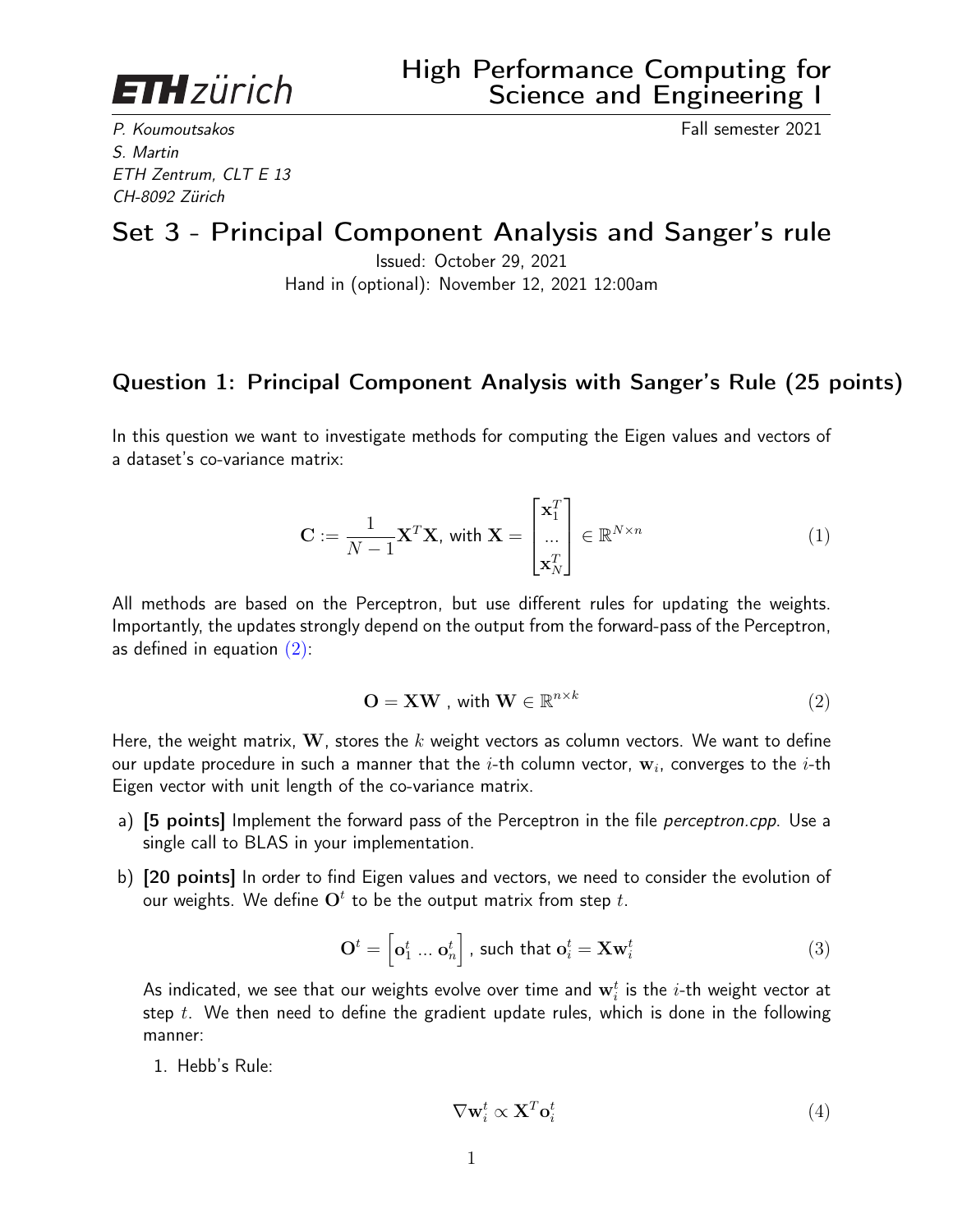2. Oja's Rule:

$$
\nabla \mathbf{w}_i^t \propto \mathbf{X}^T \mathbf{o}_i^t - \left( \left( \mathbf{o}_i^t \right)^T \mathbf{o}_i^t \right) \mathbf{w}_i
$$
  
=  $\mathbf{X}^T \mathbf{o}_i^t - ||\mathbf{o}_i^t||^2 \mathbf{w}_i^t$  (5)

3. Sangers's Rule:

$$
\nabla \mathbf{w}_i^t \propto \mathbf{X}^T \mathbf{o}_i^t - \sum_{j=1}^i \left( \left( \mathbf{o}_i^t \right)^T \mathbf{o}_j^t \right) \mathbf{w}_j^t
$$
  
=  $\mathbf{X}^T \mathbf{o}_i^t - \left[ \mathbf{w}_1 \dots \mathbf{w}_i \right] \begin{bmatrix} \mathbf{o}_1^T \\ \dots \\ \mathbf{o}_i^T \end{bmatrix} \mathbf{o}_i$  (6)

<span id="page-1-1"></span>We only specify the gradient as being proportional to the given formulas. The reason is that the length of our update is equal to a specified learning rate,  $\eta$ . The update step is then given by equation  $(7)$ :

<span id="page-1-0"></span>
$$
\mathbf{w}_i^{t+1} = \mathbf{w}_i^t + \eta \cdot \frac{\nabla \mathbf{w}_i^t}{\|\nabla \mathbf{w}_i^t\|} \tag{7}
$$

The Hebb and Oja rules have already been defined in *hebb.cpp* and *oja.cpp* respectively and can be used for inspiration. Your task is to implement Sanger's update rule in sanger.cpp as given by equation  $(6)$ . Also in this task, each TO DO corresponds to a single function call; either to BLAS or another class method.

Hint: You can test your implementation using the unit test - just run "make unit test". If you pass all tests, you implementation is very likely to be correct. Also, in order to investigate the different methods closer, you can create plots by running "make plots". The plots display the evolution of the Eigen values and the final Eigen vectors. They can therefore both be used for debugging and gaining more insight into the different methods.

Hint: Reference for [BLAS](http://www.netlib.org/blas/) and [C-BLAS.](https://developer.apple.com/documentation/accelerate/blas)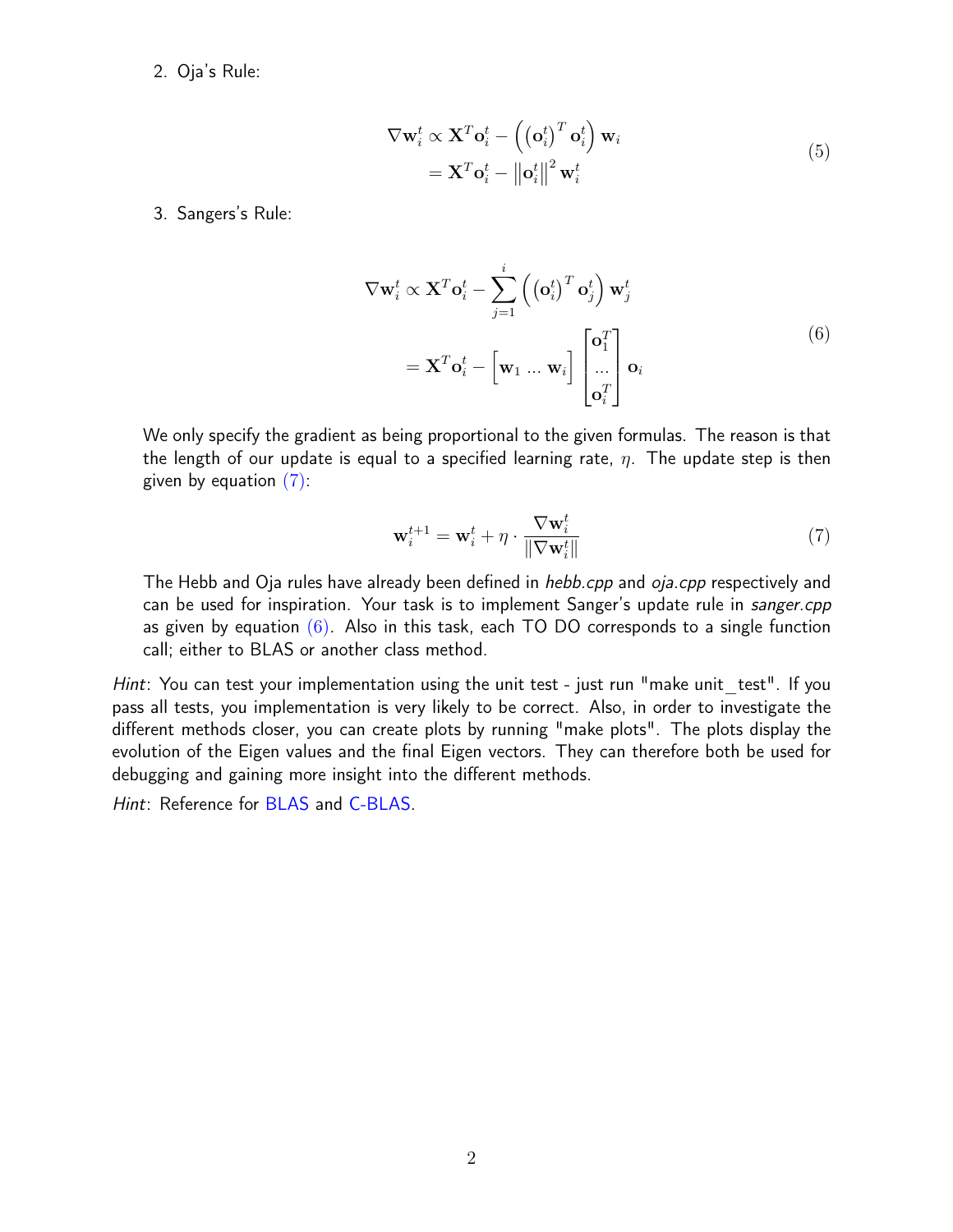## Question 2: Linear Auto Encoders (25 points)

This question will cover the fundamental theory of linear neural networks and more specifically linear auto-encoders.

A linear neural network is, just as any conventional feed-forward neural network, a concatenation of structured mappings between layers; in each layer, we first apply an affine transformation before employing an activation function to each individual output. In contrast to other neural networks, in a linear neural network we can combine the two steps into a single affine transformation. Hence, we can write a general linear neural network as given in equation  $(8)$  with the definition of a linear layer as given in equation  $(9)$ .

<span id="page-2-0"></span>
$$
f: \mathbb{R}^n \longrightarrow \mathbb{R}^m, \mathbf{x} \mapsto \left(\phi_{\mathbf{W}_{L+1}, \mathbf{b}_{L+1}}^{m, h_L} \circ \dots \circ \phi_{\mathbf{W}_2, \mathbf{b}_2}^{h_2, h_1} \circ \phi_{\mathbf{W}_1, \mathbf{b}_1}^{h_1, n}\right)(\mathbf{x})
$$
(8)

<span id="page-2-1"></span>
$$
\phi_{W,b}^{k,l} : \mathbb{R}^l \longrightarrow \mathbb{R}^k, \mathbf{x} \mapsto \mathbf{W}\mathbf{x} + \mathbf{b}, \text{ with } \mathbf{W} \in \mathbb{R}^{k \times l}, \mathbf{b} \in \mathbb{R}^k
$$
\n(9)

a) [10 points] Prove that any linear neural network is an affine mapping.

Hint: Prove by induction on the number of layers that for any linear neural network  $f: \mathbb{R}^n \longrightarrow \mathbb{R}^m$ , there exist  $\mathbf{W} \in \mathbb{R}^{m \times n}$ ,  $\mathbf{b} \in \mathbb{R}^m$  such that  $\forall \mathbf{x} \in \mathbb{R}^n : f(\mathbf{x}) = \mathbf{W}\mathbf{x} + \mathbf{b}$ .

b) [15 points] In the linear auto-encoder we consider a linear neural network with a single hidden layer of size  $k.$  Let  $\mathbf{X} \in \mathbb{R}^{N \times n}$  be the data matrix with the individual data points as row vectors. Furthermore, we generally have the following decomposition of  $X$ , also known as the SVD-decomposition:

$$
\mathbf{X} = \begin{bmatrix} \mathbf{x}_1^T \\ \dots \\ \mathbf{x}_N^T \end{bmatrix} = \sum_{i=1}^{min\{N,n\}} \sigma_i^2 \mathbf{u}_i \mathbf{v}_i^T
$$
(10)

The  $\sigma$ -values are ordered  $\sigma_1^2\geq\sigma_2^2\geq...\geq\sigma_{min\{N,n\}}^2\geq0$ , and the u- and v-vectors are orthonormal, meaning that  ${\bf u}_i^T{\bf u}_j=\delta_{ij}$  and  ${\bf v}_i^T{\bf v}_j=\delta_{ij}.$  Lastly, we define  ${\bf V}_k:=[{\bf v}_1...{\bf v}_k]$ with  $k \leq min\{N, n\}$ .

Based on these definitions prove that  $(\mathbf V_k, \mathbf V_k^T)$  is an optimizer of the objective of the linear auto-encoder as given in equation  $(11)$ . How does this result relate to the PCA of X?

<span id="page-2-2"></span>
$$
(V_k, V_k^T) \in \underset{U \in \mathbb{R}^{n \times k}, W \in \mathbb{R}^{k \times n}}{\arg \min} \sum_{i=1}^N \left\| \left( \phi_{\mathbf{U},\mathbf{0}}^{n,k} \circ \phi_{\mathbf{W},\mathbf{0}}^{k,n} \right) (\mathbf{x}_i) - \mathbf{x}_i \right\|^2 \tag{11}
$$

*Hint:* Use the Eckart-Young-Mirsky theorem which states that  $\sum_{i=1}^k \sigma_i^2 \mathbf{u}_i \mathbf{v}_i^T$  is the best rank  $k$  approximation of X. Also, the following identities might prove useful:

- $A \in \mathbb{R}^{m \times n} \to Rank(A) \leq min\{m, n\}$
- $Rank(AB) \le min\{Rank(A), Rank(B)\}\$